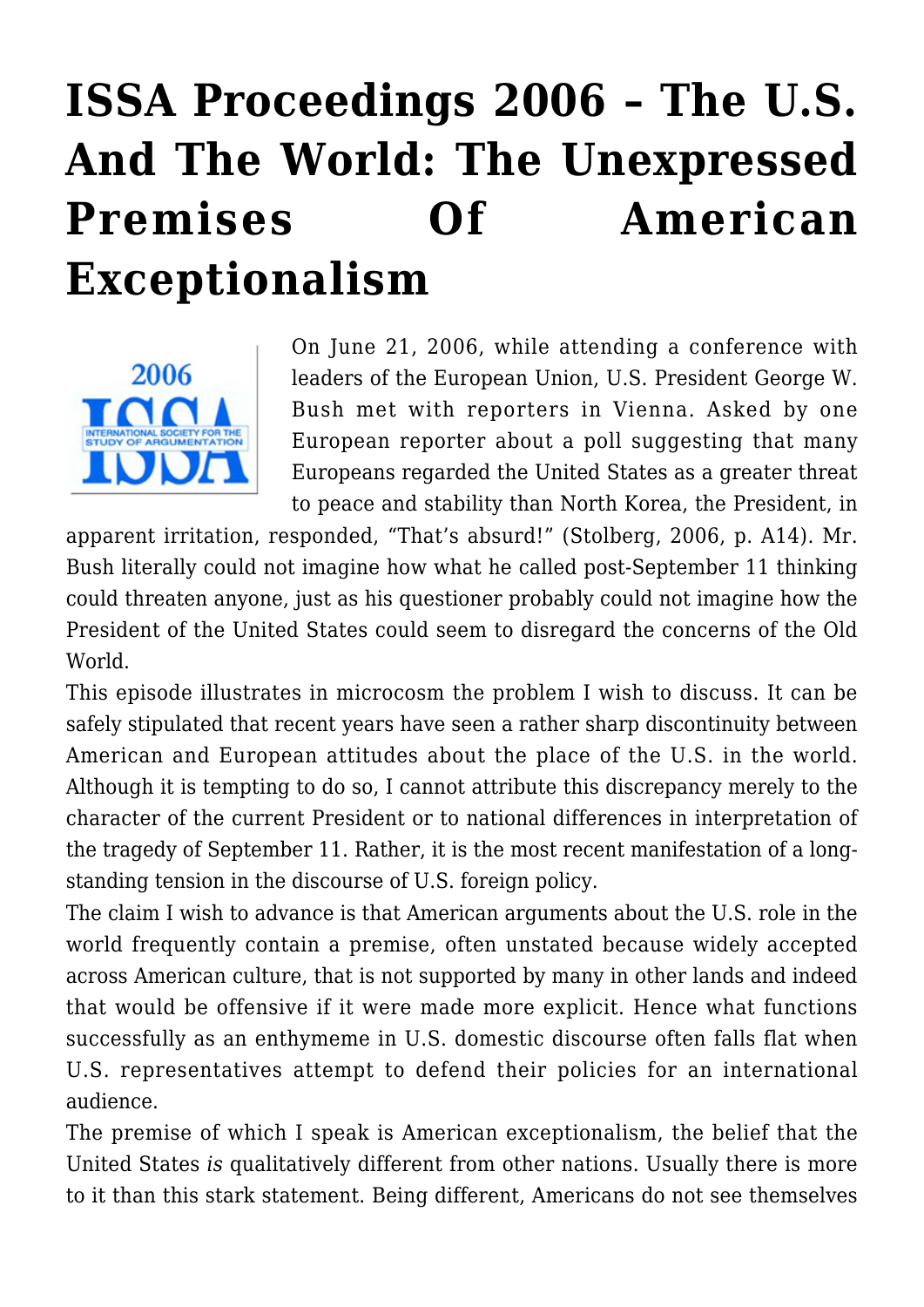as properly subject to the same norms and rules that govern others, and they are not prepared to acknowledge that the experience of other nations is necessarily relevant to them. Moreover, for many, the implication of saying that the U.S. is different is that it is better, for reasons that I will discuss.

Lest there be any doubt, I should make clear that my goal is neither to defend nor to attack this premise, but to explain its deep resonance in American culture and to assess its implications for public argument.

## 1. *Dimensions of American exceptionalism*

The historian Thomas Bender recently has argued that the development of the United States can be seen in the context of larger global patterns of cultural development and expansion during the seventeenth and eighteenth centuries (Bender, 2006, pp. B6-B8). The dominant perspective by which Americans understand their history, however, is to focus on their national distinctiveness. On this view, such events as the settlement of the North American continent by European powers, the American Revolution, and the American Civil War are epochal in nature, marking a distinct "before" and "after" and distinguishing the American experience from contemporaneous events elsewhere. The recent claim by President Bush that "for Europe, September the 11th was a moment; for us, it was a change of thinking" (Stolberg, 2006, p. A14) is only the latest example of this tendency toward epochal thinking.

American exceptionalism could be understood as just a descriptive matter, an acknowledgment that in some respects the United States is different from other nations. That is the approach taken, for example, by Seymour Martin Lipset, who finds the U.S. in a superior relative position in some respects and a weaker one in others (Lipset, 1996). Moreover, Lipset contends, the relative strengths and weaknesses emanate from the same factors in American culture. But this is a tamer version of exceptionalism than is common in public discourse.

In general usage, "exceptionalism" has the meaning of "chosenness," of having been selected (presumably by God) to play a distinct role on the stage of history. On this reading, of course, exceptionalism implies not just difference but superiority. Americans are unlike other people because they have been given a special mission to fulfill. God is with them, guiding and directing them. President Bush's first inaugural address was explicit on this point, citing Thomas Jefferson's belief that an angel is guiding the U.S. ship of state through the storm.

The assumption of God-given American superiority has several consequences for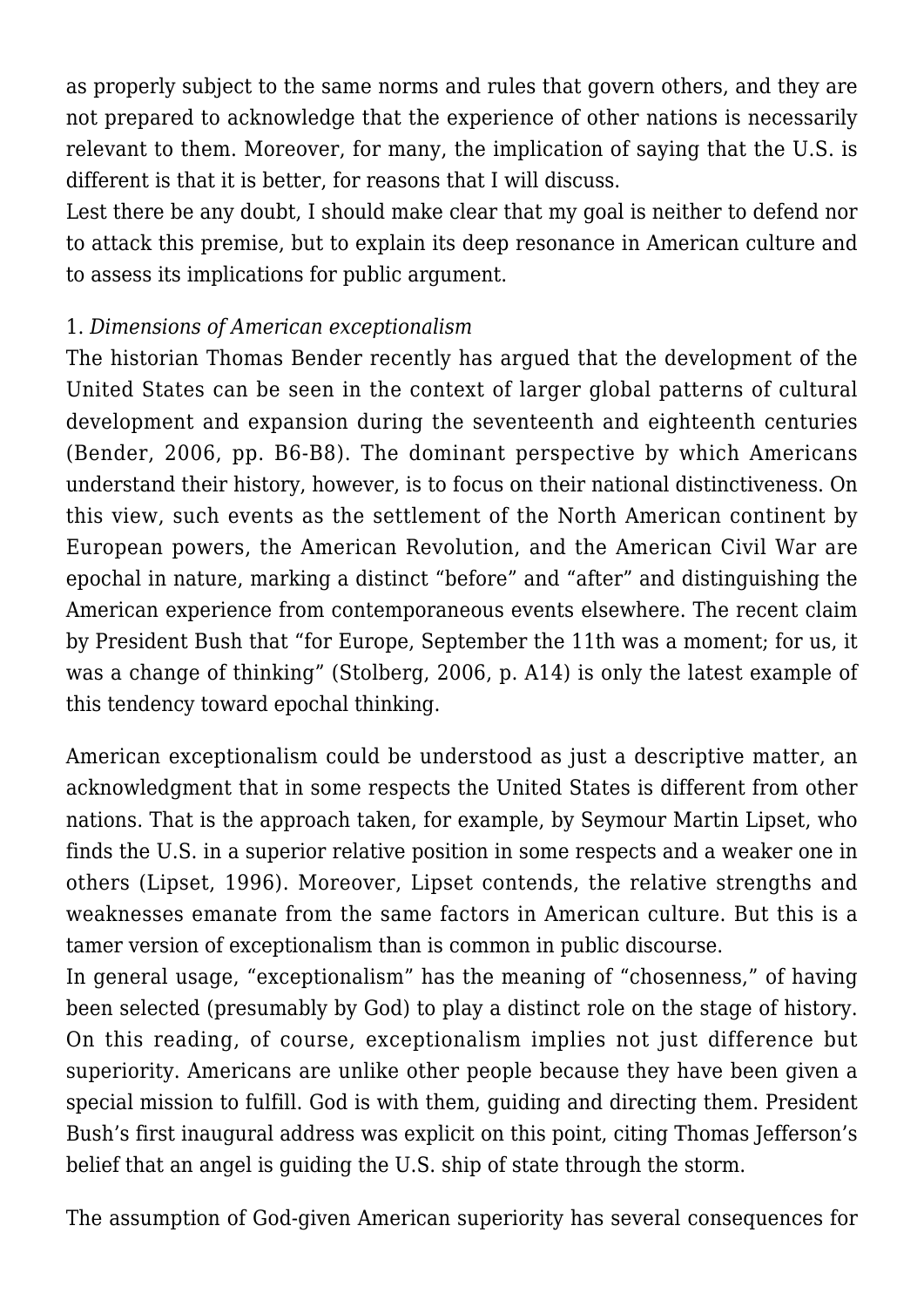public argument. First, it gives policy discussions a moral tone. This is not just a stylistic preference for religious references and allusions; it is also part of an argument's substance. Lipset describes the United States as the most religious country in the world and notes that moralism influences the discussion of questions of policy. "A majority," he notes, "tell pollsters that God is the moral guiding force of American democracy" (Lipset, 1996, p. 63). This situation, of course, makes policy discussions not just problem-solving dialogues or searches for practical wisdom, but places to decide matters of moral principle, to make choices between good and evil. It is easy in such an atmosphere for any policy disagreement to be seen as an ultimate moral question.

Second, it becomes difficult for American advocates to compromise on argumentative commitments that they believe to be divinely inspired. If Americans "know" that their actions represent the fulfillment of God's plan, then it is hard to be patient with other points of view. The task is to show others the light of truth and, failing that, to work around them. Meanwhile, of course, what American arguers see as carrying out God's plan can be seen by those in other countries as arrogance and belligerence. It is very hard for those of other lands and cultures to take American pretensions to know God's will with equanimity, much less appreciation.

Third, the premise of American exceptionalism provides its believers with a teleological explanation for events. The person who is convinced that God is directing our national course knows how the story will end. Even if current realities seem discouraging, even as God's chosen suffer setbacks when they fall from divine favor, one should not fear: God's people will be redeemed in the end. A contemporary manifestation of this belief is President Bush's proclamation in his speech to a joint session of Congress following the terrorist attacks, "The course of this conflict is not known, yet its outcome is certain" (Bush, 2001).

The fourth consequence of American exceptionalism, closely related, is that it minimizes the need for self-reflection or self-doubt. Since history is the working out of God's plan, human agency is significantly minimized. It is not our choices and actions that set the course of history; we are carrying out some larger, more cosmic plan. And who are humans to second-guess God's plan? Confident that they have been chosen to do God's will, that is what they must be about; if they have doubts, they must overcome them. And they certainly must not weaken in the face of criticism by others.

Finally, belief in this strain of American exceptionalism works to reduce or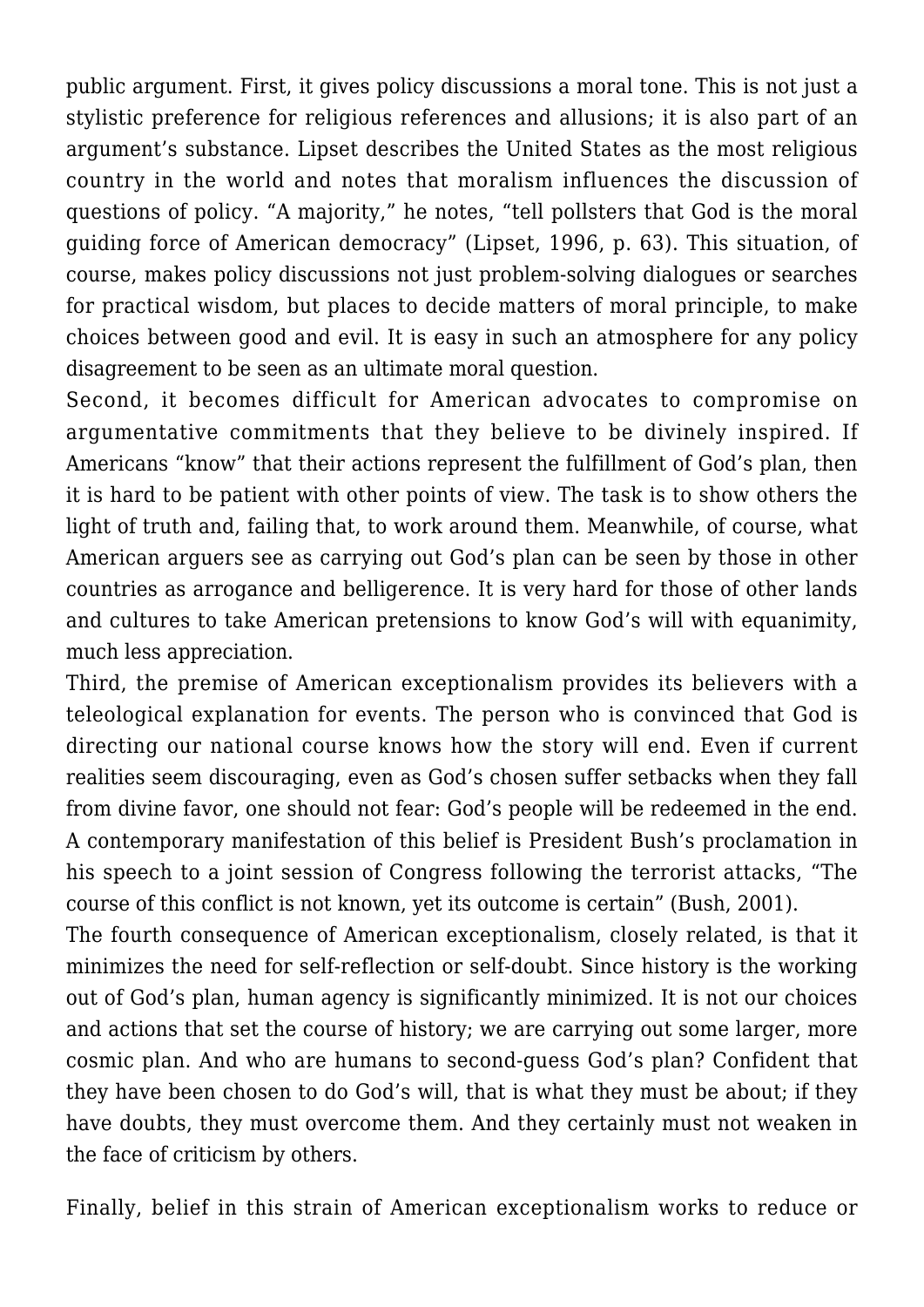eliminate the need for justification of policies to an external audience. A traditional dialectical or rhetorical view of argument would suggest that the audience is the ultimate judge of the argument. The arguer must make the appeal in the context of the audience's values and beliefs. So, for example, an argument about international cooperation would be tailored to the priorities of the other nations involved. But an all-powerful God does not require the approval of other nations. If God's truth is evident to American leaders, as a result of their having been "chosen," then their task is to proclaim and to act upon this truth. It is hoped that others will see the light, but whether or not they do, the position of the United States should not change. "Look, people didn't agree with my decision on Iraq, and I understand that," President Bush said last week (Stolberg, 2006, p. A14), without giving any evidence that the objections of others were taken into account as a factor influencing the choice of American policy.

What these five characteristics have in common, of course, is that they call for a different kind of argument. It is prophetic rather than petitionary, declarative more than collaborative, certain more than tentative. It does not invite the reciprocal risk-taking that characterizes dialectic and rhetoric. If those with whom American arguers interact do not share their vision and commitments, then the result of public discourse is likely to be the growing gap in understanding that I described at the outset.

## 2. *The historical resonance of American exceptionalism*

American commitment to this version of exceptionalism is not a new thing; it can be traced back to the establishment of European civilization in the New World. Although not the first settlers, the New England Puritans represent the rhetorical foundation of what is now the United States. On board the *Arbella* before landing, John Winthrop exhorted his fellows about the kind of society they would make. The goal of their community would be "to improve our lives to do more service to the Lord" and this required their keeping their covenant with God. If they met their responsibilities, then "the Lord will be our God and delight to dwell among us, as His own people, and will commend a blessing upon us in all our ways, so that we shall see much more of His wisdom, power, goodness, and truth than formerly we have been acquainted with." The community would be "as a city upon a hill, the eyes of all people are upon us" (Winthrop in Miller, 1956, p. 83). The reason, of course, is that all would recognize that the community had been chosen by God, charged with special responsibilities but also singled out for favor.

The argument that the Puritans were exceptional was strategically useful for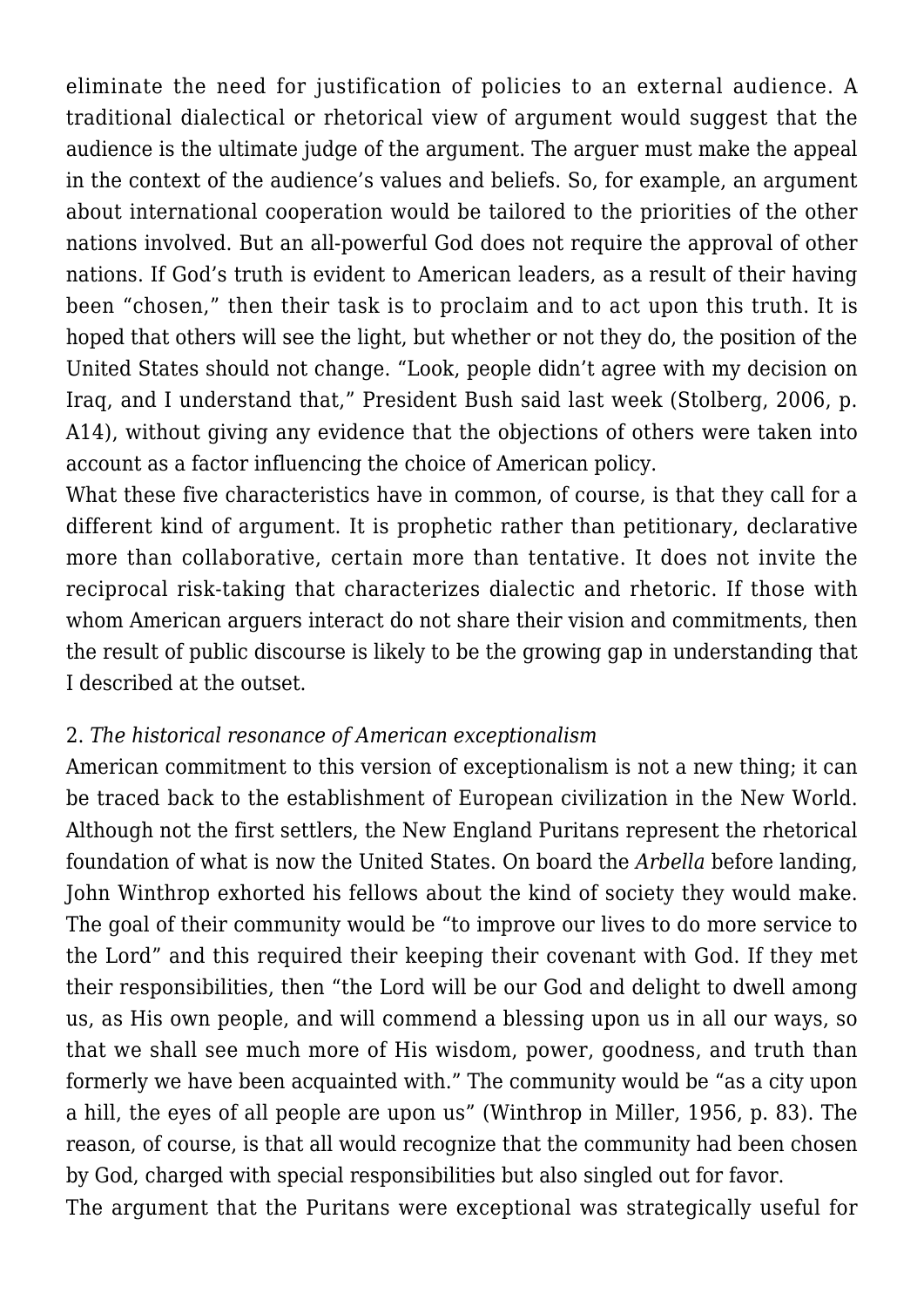them. It justified their leaving the comfort of England and accepting the risks of a long ocean voyage and the uncertainties of frontier life. It justified their seeming rebellion against the Church of England and their seemingly arrogant claim to "purify" the church. The confident promise of divine favor and ultimate success, in return for proper conduct, would offset the hardships and hazards of the journey.

At the time of the American Revolution, similar lines of argument were deployed. The colonists retained a strong attraction to England that was strengthened by the frequent use of the family metaphor. To break that metaphorical connection, influential pamphleteers such as Thomas Paine argued that monarchy was abnormal. Even so, they had to overcome the fear that England, with its superior strength, would crush any incipient revolt. In response to this fear, Paine stressed American advantages of natural resources and geographic position, but then he went further, speaking more cosmically about the American promise: "… we have every opportunity and every encouragement before us, to form the noblest, purest constitution on the face of the earth. We have it in our power to begin the world over again. A situation, similar to the present, hath not happened since the days of Noah until now" (Paine, 1776 [1986], p. 120). Although much of Paine's tone is secular, the Biblical reference is unmistakable: God will re-enact the flood and, as He showed favor to the descendants of Noah, He will favor the saving remnant of His people, the American colonists, by enabling them to establish a new nation and thereby to rebuild civilization.

As with the Puritans, this use of the argument from exceptionalism was strategically useful. For readers who might accept in principle that the colonies should separate from England yet be deterred by the prospect of failure, the assurance of divine help and favor would be a powerful weight on the other side of the scale, shifting the balance of considerations and helping to justify revolution. The unlikely victory of the Americans over the British was sign evidence that Providence indeed had shined on the new nation. It validated their chosenness and their special relationship with God. And there would be other such validations across the years: the availability of George Washington as leader of the country at just the time that he was needed, the successful conclusion of the Louisiana Purchase which added immensely to the national domain, Andrew Jackson's miraculous victory over the British in 1815 in the battle of New Orleans, the simultaneous deaths of John Adams and Thomas Jefferson on the jubilee fiftieth anniversary of American independence, the miraculous ascension of Abraham Lincoln who was credited with saving the union during its most difficult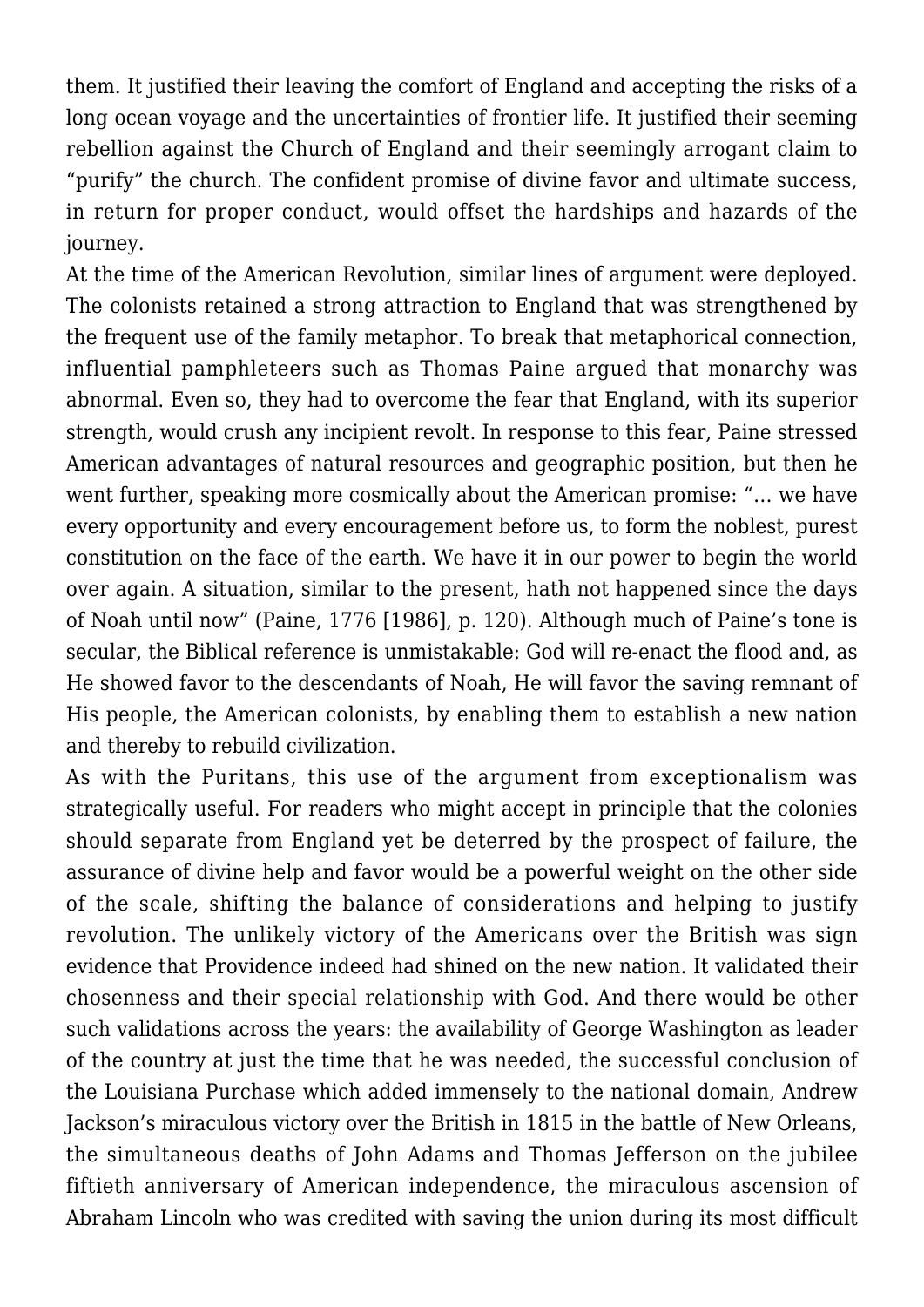hour. Each of these events, and many others over the years (including, in recent times, the successful end of the Cold War), convinced American leaders anew that their nation was indeed special, singled out for favor by God.

These frequent validations unmoored American exceptionalism from the strategic context of assuaging colonial fears, the context in which it originally was so useful. Over time it became a functionally autonomous belief. As such, it was not only a conclusion that was derived by inference from successful results; it was also a premise in arguments about how the U.S. should behave. In his Farewell Address, Washington used a geopolitical rather than theological explanation for American exceptionalism. To maximize its freedom of action, the new nation should not become embroiled in European quarrels, nor should it become involved in permanent alliances with European powers. The option to hold out and to chart our own course was available because of the exceptional position of the United States, separated from Europe by a wide ocean yet offering the lure of trading markets for all of Europe.

From Washington's warning to remain apart from the affairs of Europe (a warning that Thomas Jefferson, in his first inaugural address, codified into the principle of no "entangling alliances"), Americans reached the conclusion that they could and should act alone. Military might would not make them one of the world's great powers, but the fact that they were chosen by God embodied them to claim pride of place among the leading nations. That was why, for example, James Monroe and John Quincy Adams rejected the proposal for a joint declaration with Britain and instead chose a unilateral proclamation that the western hemisphere was off limits to European powers. This document, known as the Monroe Doctrine, was issued in 1823, and in the ensuing years the nations of Europe did largely leave the Americas alone (with exceptions such as the Falkland Islands and the establishment of British, French, and Dutch colonies in the West Indies and Guiana). This fact was no mere coincidence; for many Americans it "proved" that there was power in American *words*, in proclamations of our intention and desire. These documents had moral force – far outweighing military force – because America enjoyed God's favor (see Perkins, 1963).

A similar argument was used to justify further expansion to the west, even at the risk of war with Mexico. It was America's "manifest destiny," wrote newspaper columnist John L. O'Sullivan in the 1840's, to spread westward to the Pacific Ocean (see O'Sullivan, 1845 [1949], pp. 717-719). The popular "manifest destiny"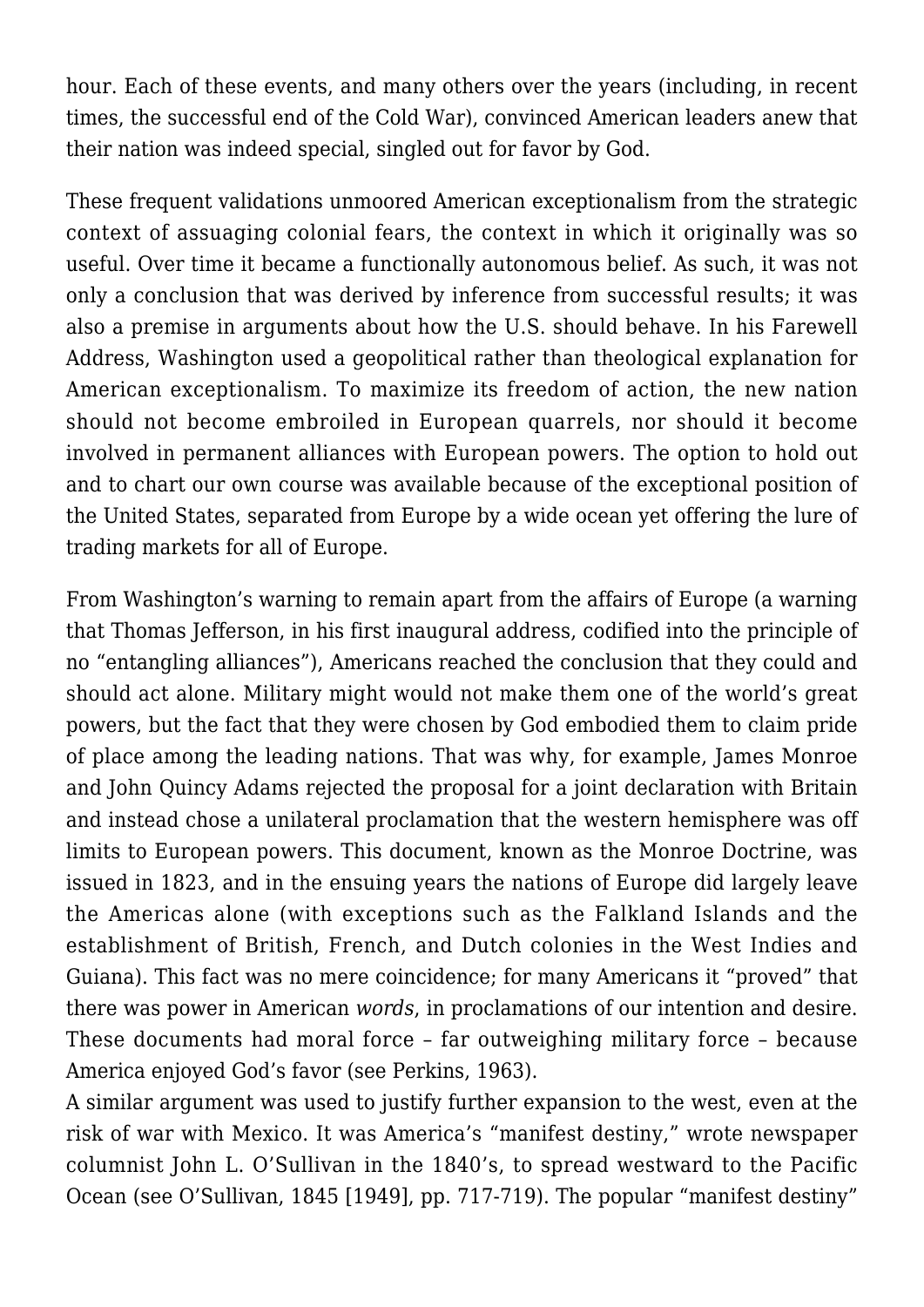phrase emphasized the inevitable course of history and the fact that it was a working out of God's plan. In seizing western lands, displacing Mexicans and Native Americans, the U.S. was not practicing conquest, because the normal relationships between nations did not apply. An editorial in the *Boston Times* captured this sentiment:

The "conquest" which carries peace into a land where the sword has always been the sole arbiter between factions equally base, which institutes the reign of law where license has existed for a generation; which provides for the education and elevation of the great mass of the people, … and which causes religious liberty and full freedom of mind to prevail where a priesthood has long been enabled to prevent all religion save that of its worship, – such a "conquest," stigmatize it as you please, must necessarily be a great blessing to the conquered (cited in Welter, 1975, p. 69).

A similar argument was used during the 1890's to justify the American venture into imperialism. Further proof of American exceptionalism was the claim that we did not plan to occupy territories permanently, nor to turn them into colonies, but to bring the benefits of American freedom to those in the far corners of the earth.

One consequence of a widespread commitment to American exceptionalism was that involvement in war typically relied on moral rather than material justification. There is probably no clearer example than American entry into World War I. Relying on the belief that we were above dirtying our hands in European wars, the country refrained from joining the struggle until neutral rights were violated, and then justified its entry into the war with Woodrow Wilson's insistence that we had the responsibility to "make the world safe for democracy" by convincing the warring nations of Europe to transfer some measure of sovereignty to a new international body, the League of Nations. Wilson's war message assured his listeners that "we have no selfish ends to serve" and that America shall fight "for the principles that gave her birth and happiness" (Wilson, 1917; cited in Graebner, 1964, pp. 448-449). His steadfast – some say stubborn – insistence on the League of Nations covenant without reservations would lead to his political doom. That the U.S. ultimately would choose not to join the League was an ironic end to the story, but it does not belie Wilson's reliance on the exceptional moral position of the United States as a justification for war. It is the failure of other nations to share the high moral convictions of the U.S. that makes it necessary to make the world safe for democracy over and over again.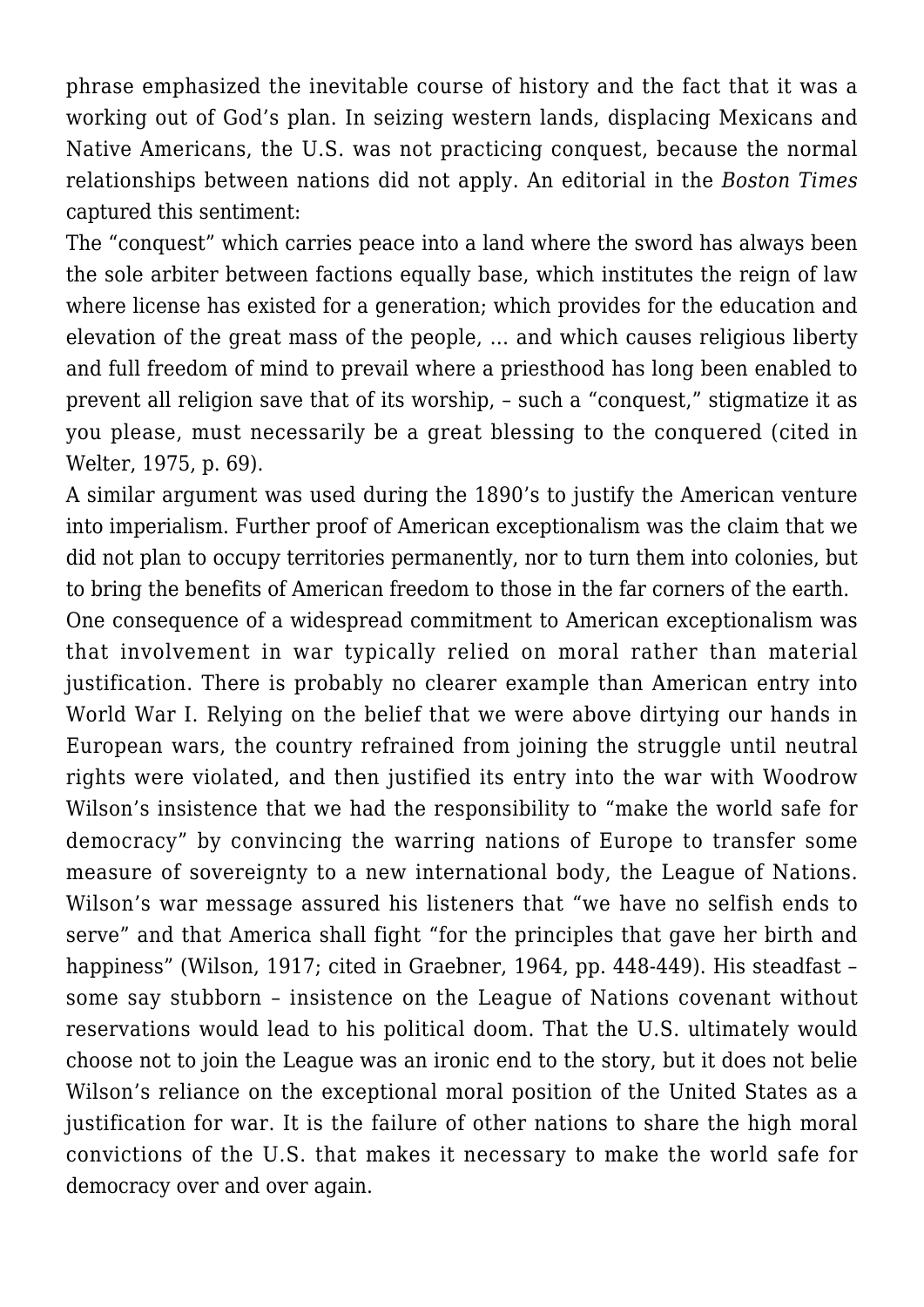Belief in the special status of the United States and the special power of its declarations was particularly marked during the years of the Cold War. This belief again was useful: it gave to the nation a way out of the dilemma posed by the advent of nuclear weapons. They were so powerful that they could not be used without risking nuclear annihilation. Yet the United States must convince other nations that we would be willing to use them as necessary; otherwise they would not function as a deterrent to a Soviet attack. As a substitute for bombs, national leaders issued declarations of American policy – calling for a rollback of the Iron Curtain, encouraging captive peoples of Eastern Europe to rise up against tyrannical regimes, "unleashing" Chiang Kai-shek to recapture the mainland if he were able to do so. If events turned out in our favor, that proved the moral force of American declarations; if they were adverse, that proved only that we had not been strong and forceful enough. When the Berlin Wall fell and the Cold War ended, these events were widely taken as proof that the United States had "won" the Cold War, yet further evidence that the U.S. enjoyed God's special favor.

It is not surprising, then, that following the terrorist attacks of September 11, 2001, many in the United States resorted to this same frame of reference to explain the dastardly deeds and to determine their response. In President Bush's account, the terrorists hate us because of our freedom, but we ultimately will prevail over them because we know that "God is not neutral" between freedom and fear. He also is reported to have said about the same time that God had placed him in office at just that moment for a special reason: to lead the world toward the conquest of terrorism. The conviction that he is carrying out a Godgiven mission is the source of the self-confidence and assurance that seems to many Europeans to be arrogance and closed-minded unwillingness to re-examine assumptions. His decisions are taken independently of military results, American public opinion, or criticism on the part of European allies. And many Americans, whether or not they like the results, admire the resoluteness of his stance and the self-assurance he displays. This fact helps to explain why 60 million Americans, including many who were opposed to this or that specific policy, nevertheless supported him for re-election. And it may help to explain why, even now, the U.S. Republican Party is rallying support for the midterm Congressional elections by insisting that the nation stay the course in Iraq, even though that is a policy with which a majority of Americans disagree. It does not matter what setbacks and reverses we suffer at any given moment; we are confident of how the conflict ultimately will end, because of the special role that God has called us to play. What I have tried to suggest is that, across time, a variety of American actions in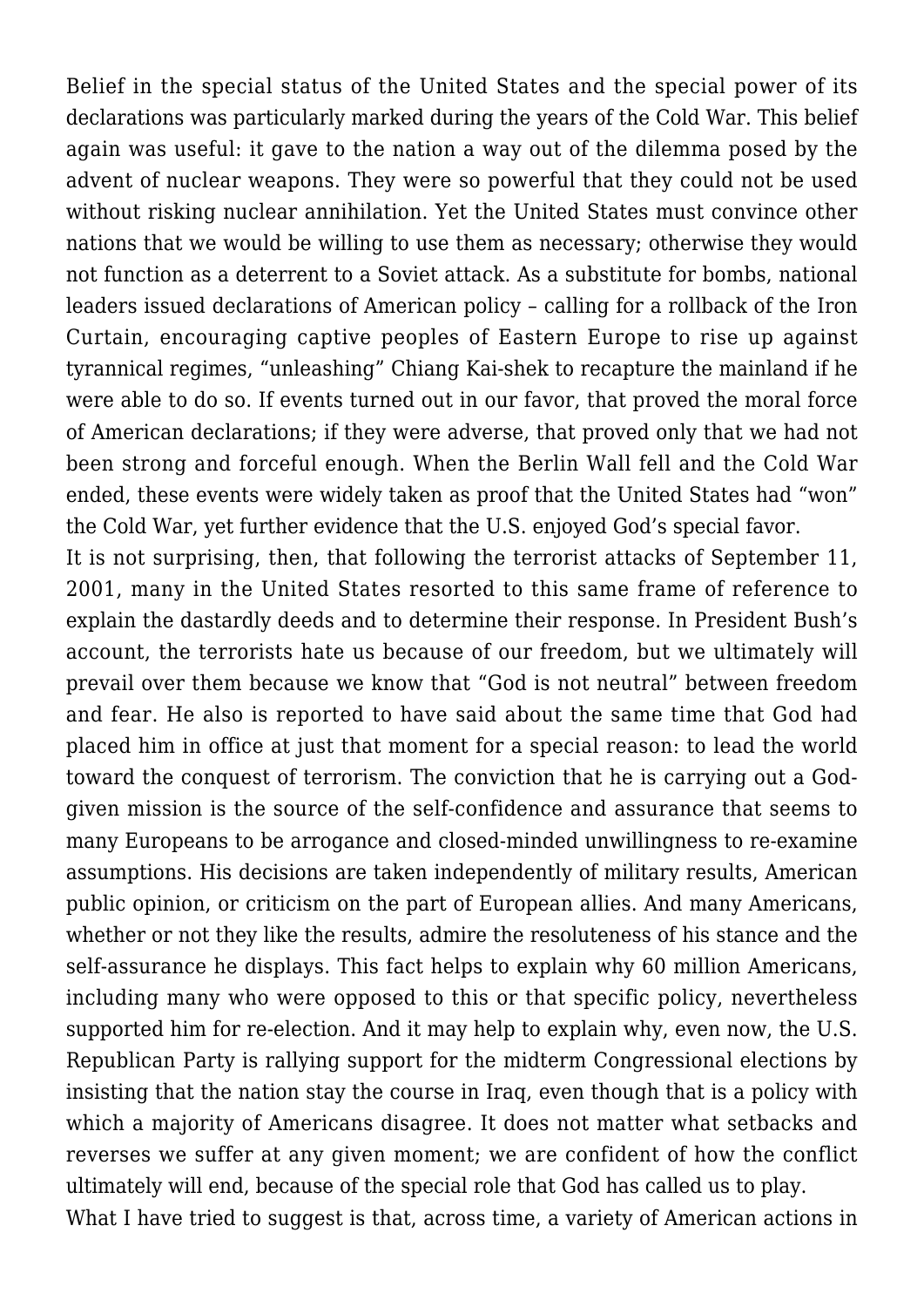the world have been justified by the argument, often unstated, that they are the fulfillment of a divine plan which has been vouchsafed to Americans by virtue of their being God's chosen. Yet many in other nations, especially in Europe, are unwilling to accept that often unstated argument, so they find American foreign policy to be belligerent and often incoherent. This helps to explain why justifications for America's role in the world are often seen so much differently in the U.S. and in Europe.

#### 3. *The contemporary moment*

An obvious question presents itself, however. If the strand of American exceptionalism traces back over 300 years, how can we explain the fact that it is only in recent years that the U.S. has been so heavily criticized in Europe? The central answer is that until now, for the most part, uncomfortable American pronouncements did not need to be taken seriously by other nations.

For much of the 19th century, the United States was so weak that its pronouncements about its exceptional status could be safely ignored by others. The historian C. Vann Woodward has maintained that those years constituted an era of "free security," in which it was actually the British navy, protecting British interests, which served American interests at the same time (Woodward, 1960). If he is correct, then Americans could convince themselves that their safety resulted from God's favor, even as a hypothetical third-party observer would say that it resulted from British naval power. Similarly, most of the European powers had their own reasons for limiting the colonization of the New World in the aftermath of the Monroe Doctrine. So no harm is done in allowing the Americans to believe that their Doctrine really had some deterrent power in and of itself. And the recognition that American entry into World War I was a means to break a stalemate and bring the Allied Powers to victory need not obscure the oft-made claim that entering the war to vindicate a principle was a fulfillment of our Godgiven mission.

The strategic position of the United States dramatically changed, of course, as a result of World War II. Now, suddenly, along with the Soviet Union, the United States *did* occupy a position not unlike that about which her leaders spoke – whether or not they did so at the direction of God. To the degree that they signaled a course of action, the words of the U.S. *did* mean something. The U.S., abandoning a policy that went back to George Washington, did join alliances and help to lead them. The suddenly huge power of the United States demanded that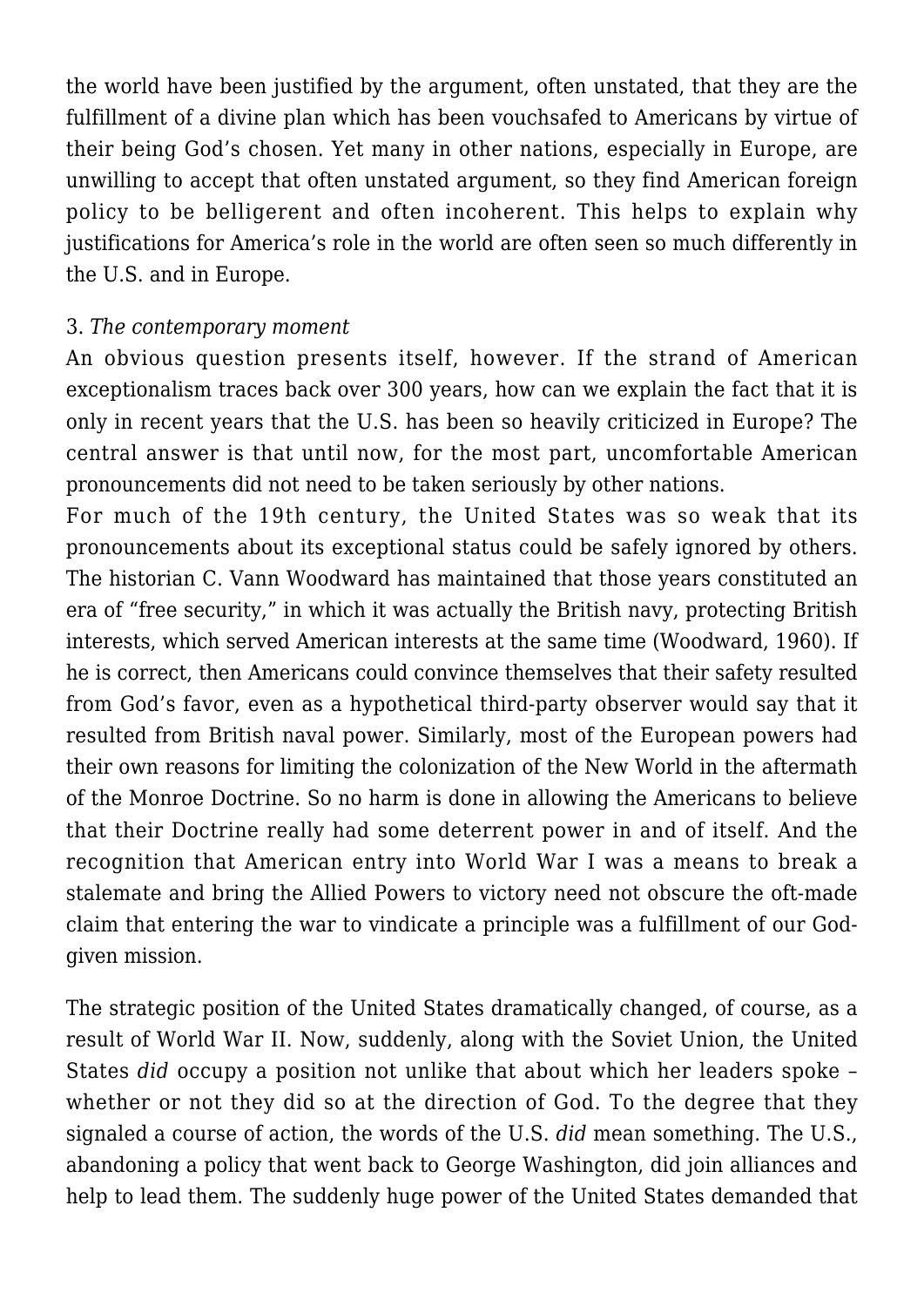other nations take American statements seriously, even if they did not always agree with them.

The bipolar world of the Cold War years began to come apart during the 1960's, with the Sino-Soviet split undermining the unity of the East and the Vietnam war that of the West. For the most part, the ensuing years were occupied with the search for East-West détente and with multilateral initiatives such as the assembly of the Persian Gulf War coalition in 1990 and 1991. It is only in relatively recent years that a particular combination of challenges presents itself: the asymmetrical warfare threats posed by terrorism that are virtually impossible to counteract by a nation acting alone, the persistent belief in American exceptionalism among those in the U.S., and the unwillingness of several European nations to defer to American perspectives or American leadership. This is a volatile combination.

Does the study of public argument offer any resources to deal with this situation? Perhaps so, if we return to the origins of American exceptionalism in U.S. foreign policy. The belief that Americans are "chosen" and have a special mission was used to justify intervening in other nations and becoming involved in conflicts. But it also was used to justify the opposite. From time to time a powerful line of argument was that the United States, as an exceptional nation, did not need to sully itself with diplomatic and military intrigue. If its power was moral, it could exercise that power as a role model, by providing a standard that others would wish to imitate – to be, in the 19th century parlance, the "beacon on the western shore." Choices *not* to become involved in some of the world's conflicts, such as the Greek revolution of the 1820's or the paroxysm that swept Europe in 1848, were defended by arguing that it was the special role of the United States to transcend these individual conflicts and instead to uphold model behavior that could be emulated by people everywhere who aspired to be free. Indeed, it was thought that the U.S. would *sacrifice* its moral advantage if it descended to the level of realpolitik. This notion was at least alluded to in an under-studied part of President Bush's September 20, 2001 speech, when he said, "We are in a fight for our principles, and our first responsibility is to live by them." If Americans put their principles at risk by the way they responded to terrorism, they risked jeopardizing both.

The appeal to function as the "beacon" was used sometimes to justify isolationism, which is clearly not an option in the contemporary world. But multilateralism is. Sharing sovereignty between state and national governments is at the heart of the American experiment. It is possible to argue that today's